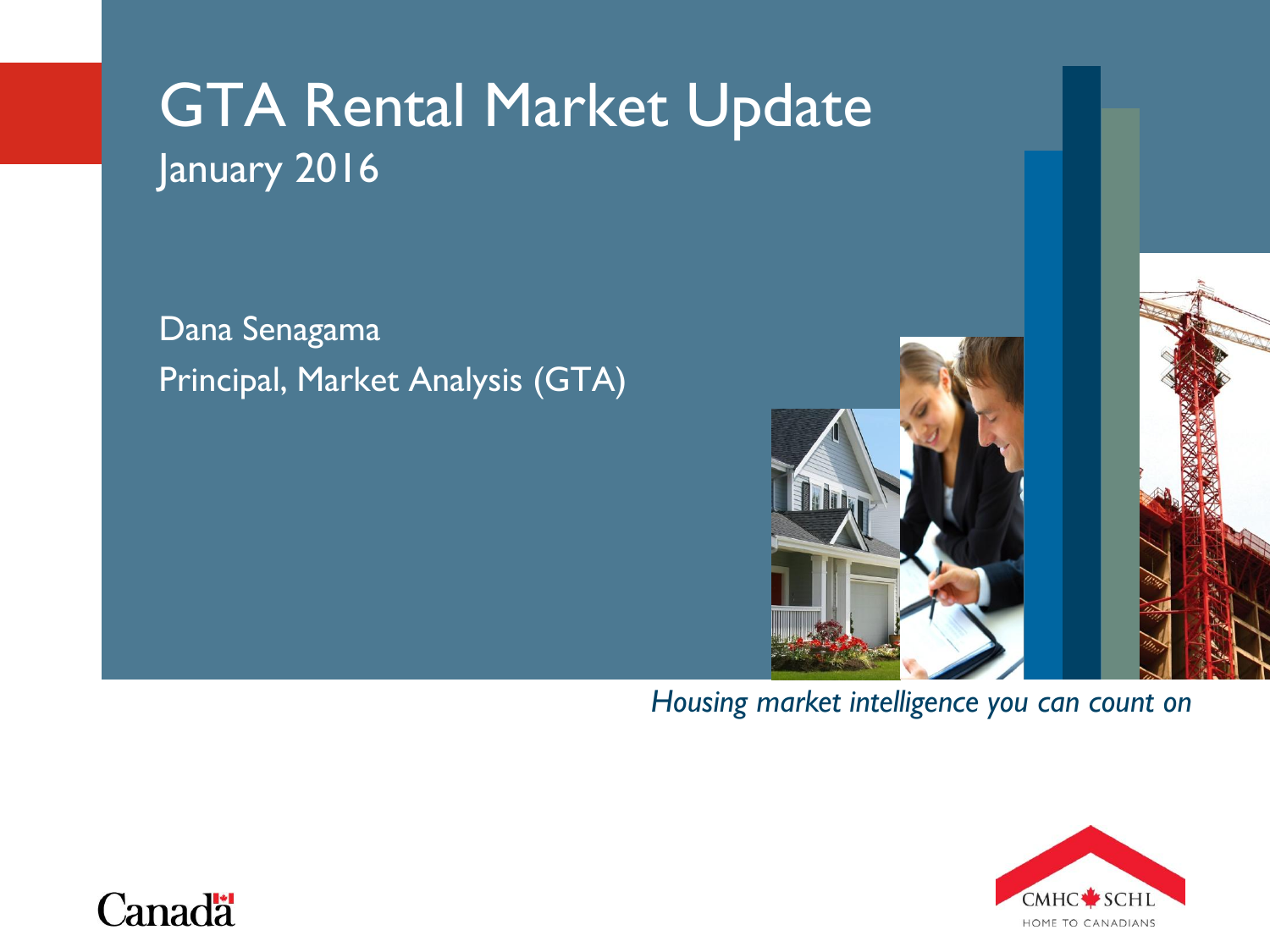### 2015 Apartment Stock

*Housing market intelligence you can count on*

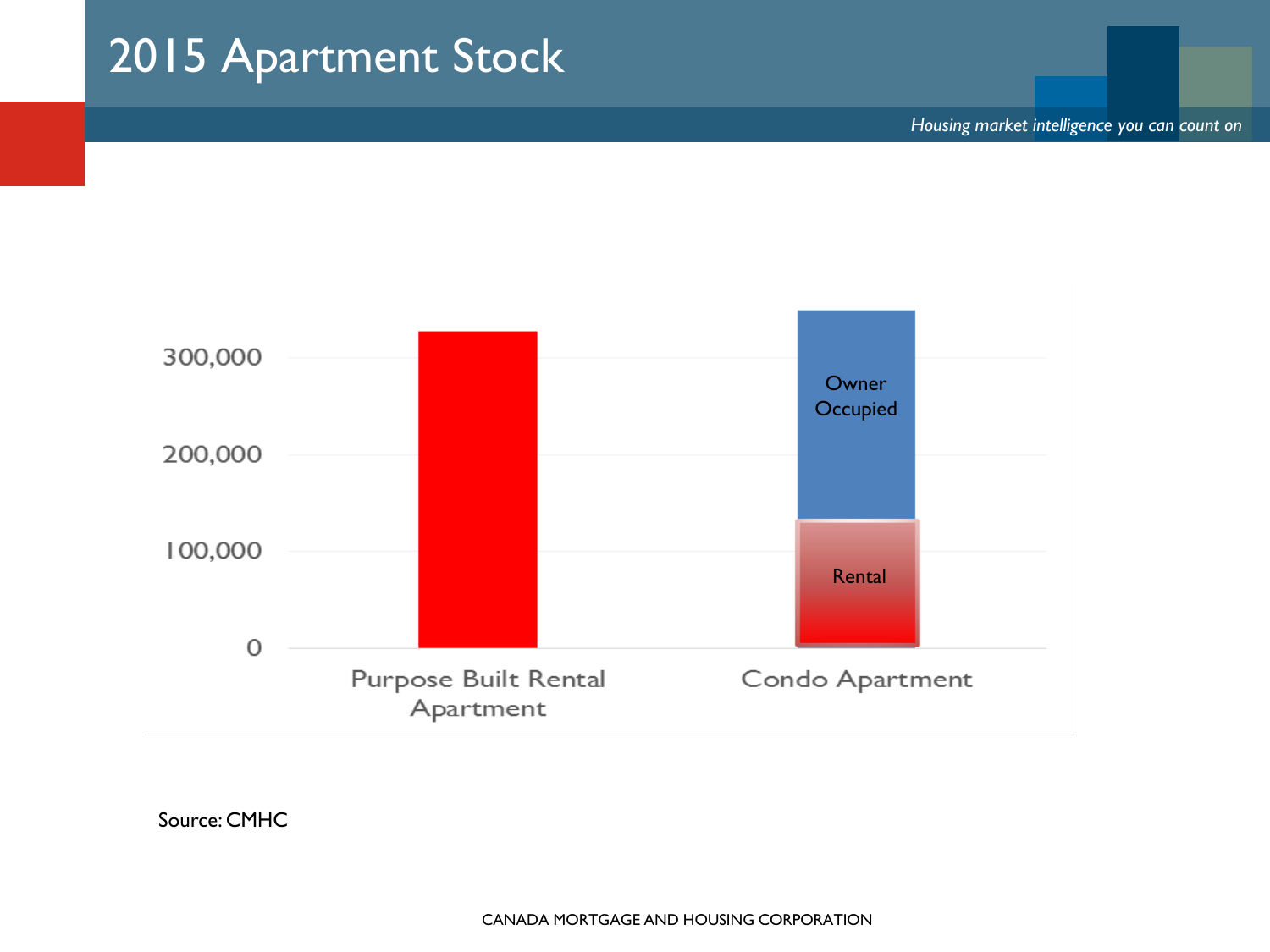#### Low Vacancy Rates Persist in GTA

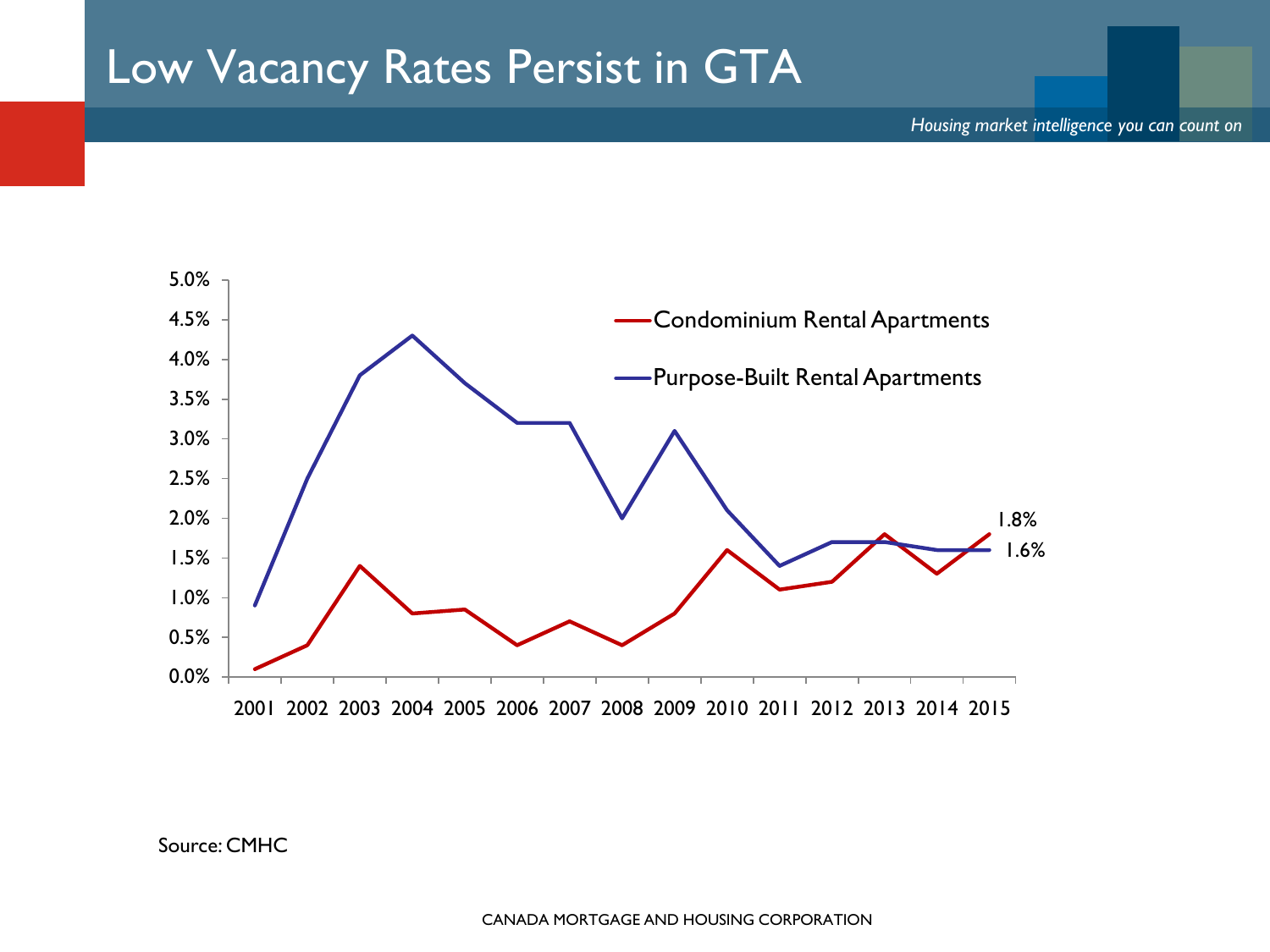#### Primary Vacancy Rate Tightens in 905 Area



 $2014$  $2015$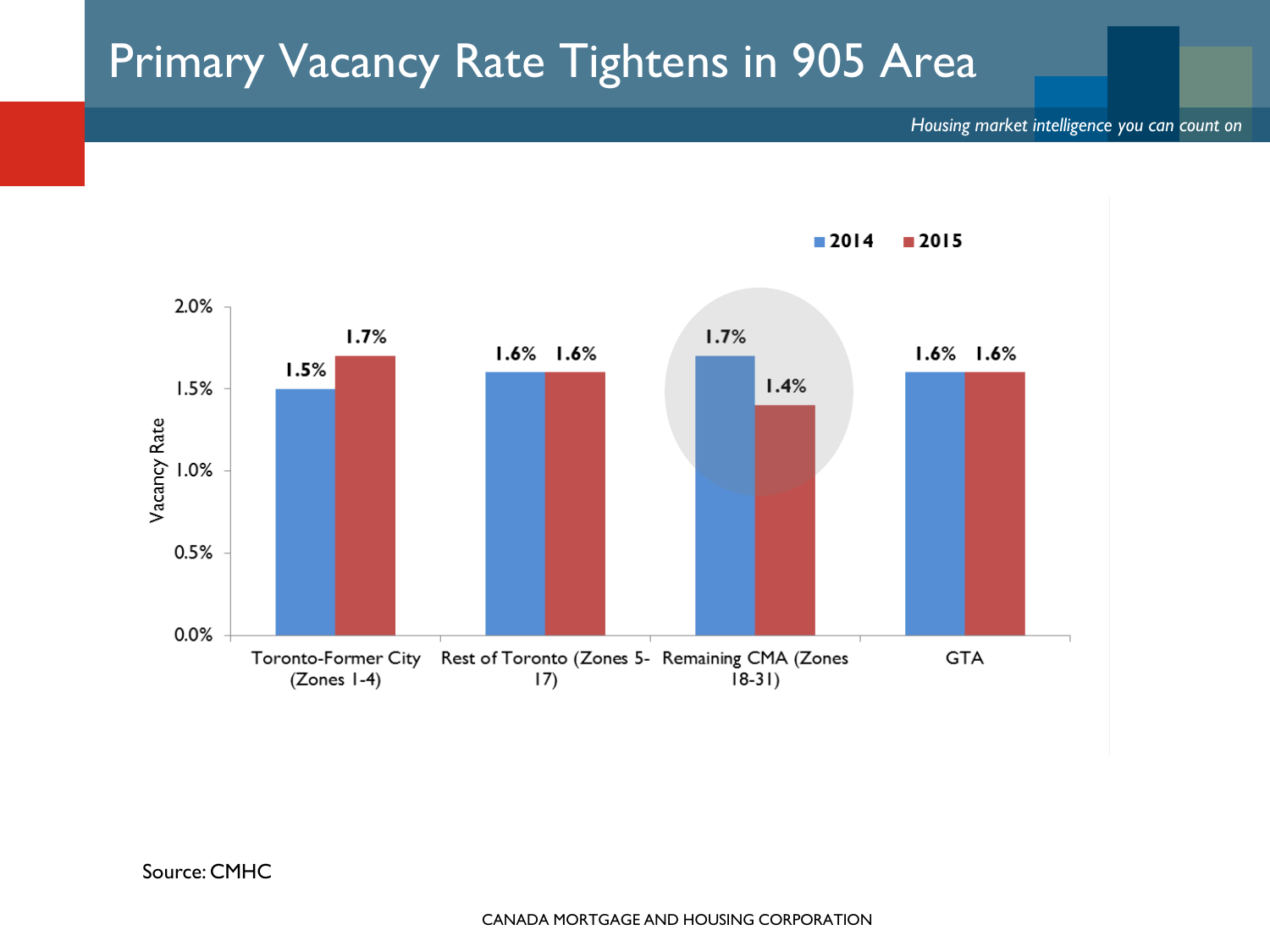#### Lower Vacancies in GTA West

#### *Housing market intelligence you can count on*

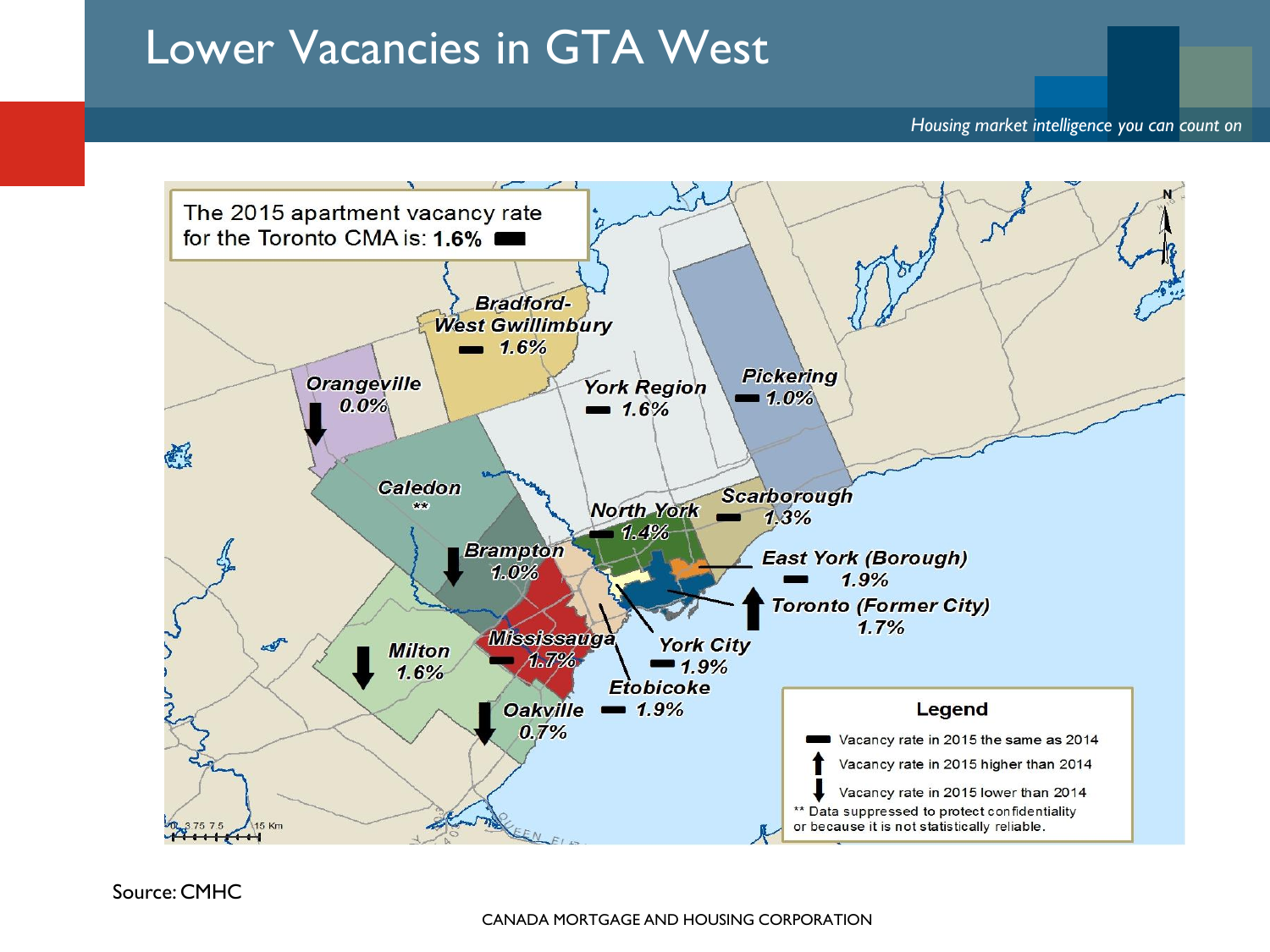## Primary Vacancy Rates Are Lower for the Larger Units





Source: CMHC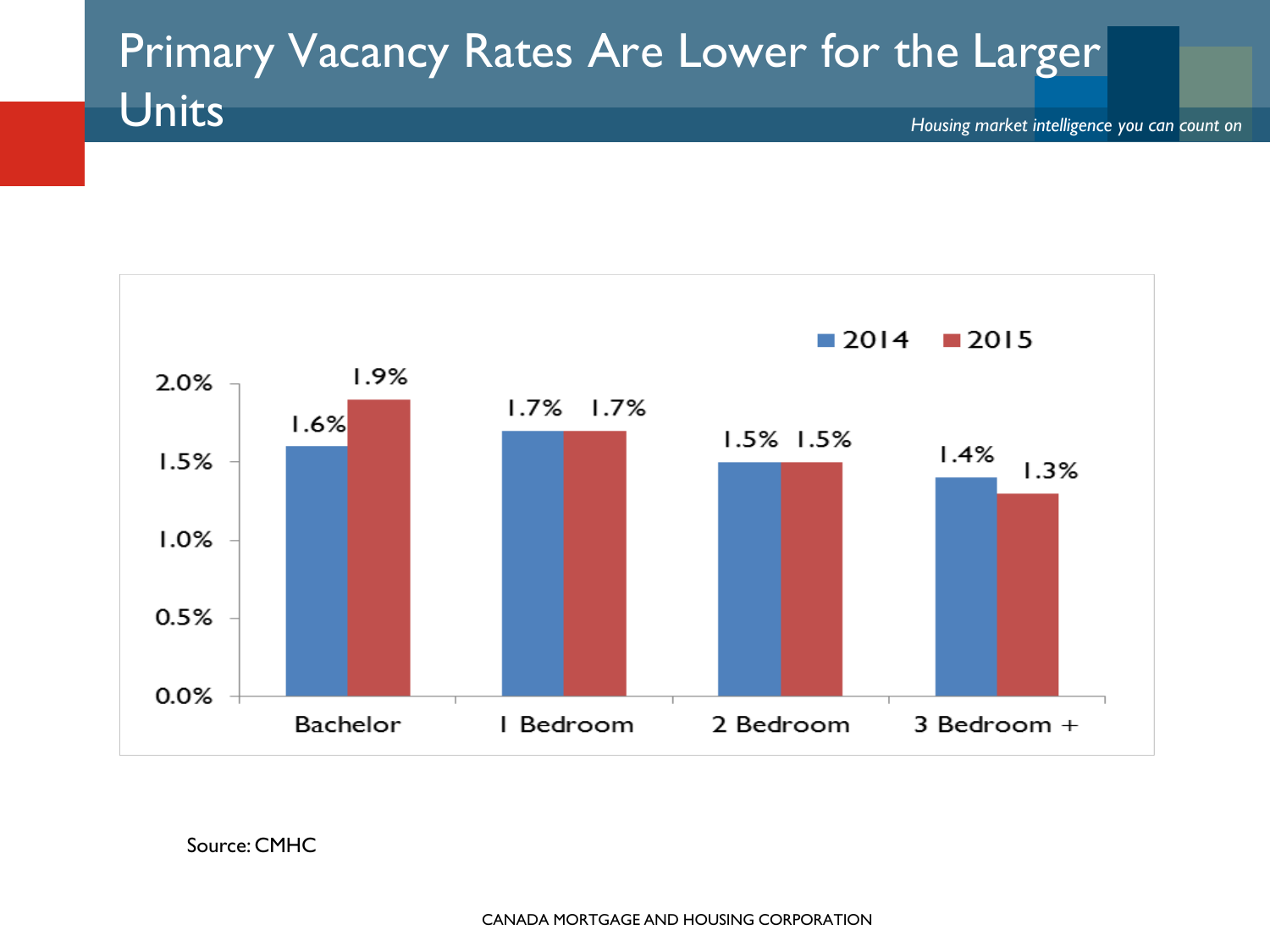### Larger Units Command Higher Rents



Source: CMHC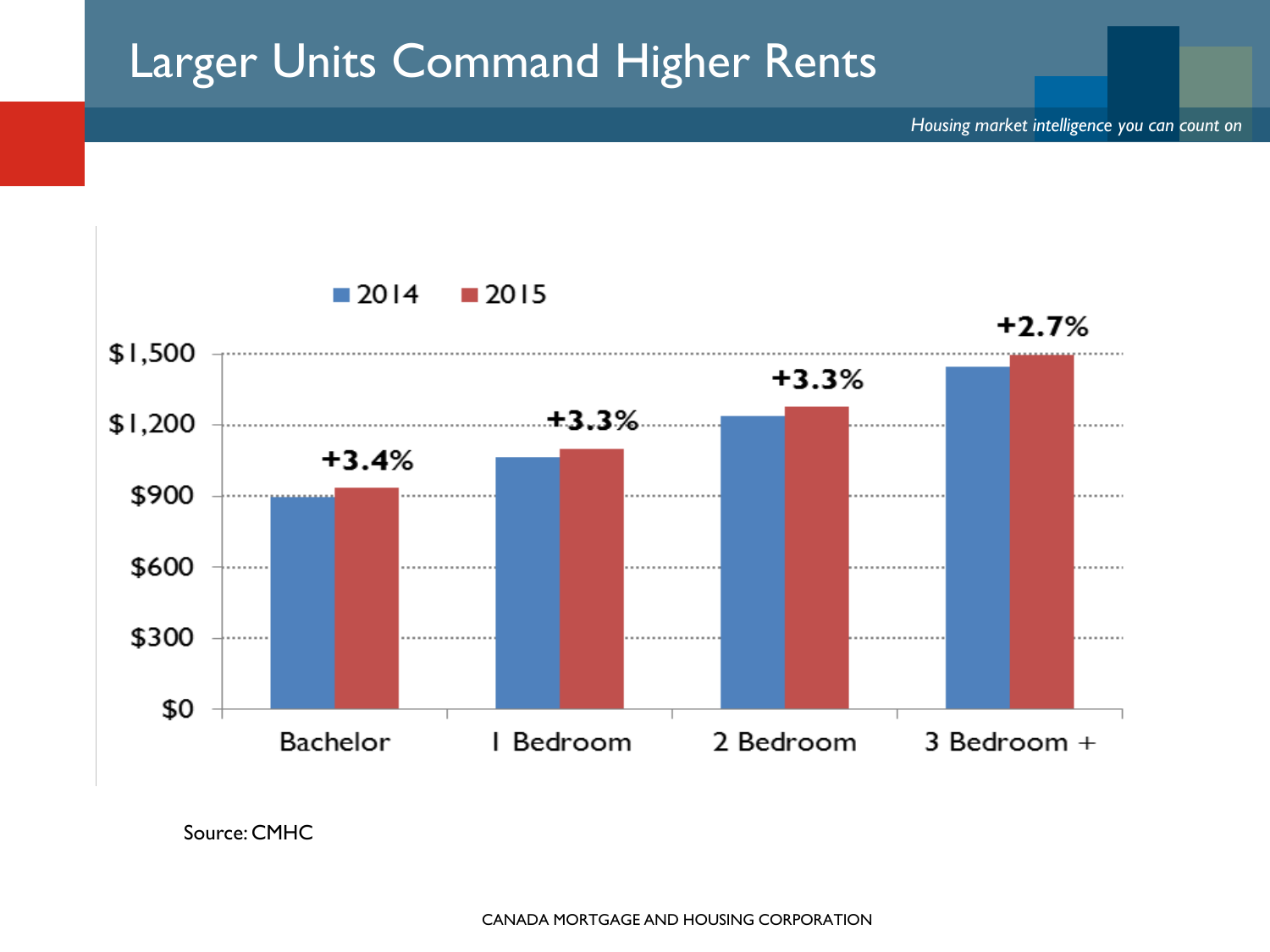#### Higher Rents For Units Closer to Subways

#### *Housing market intelligence you can count on*

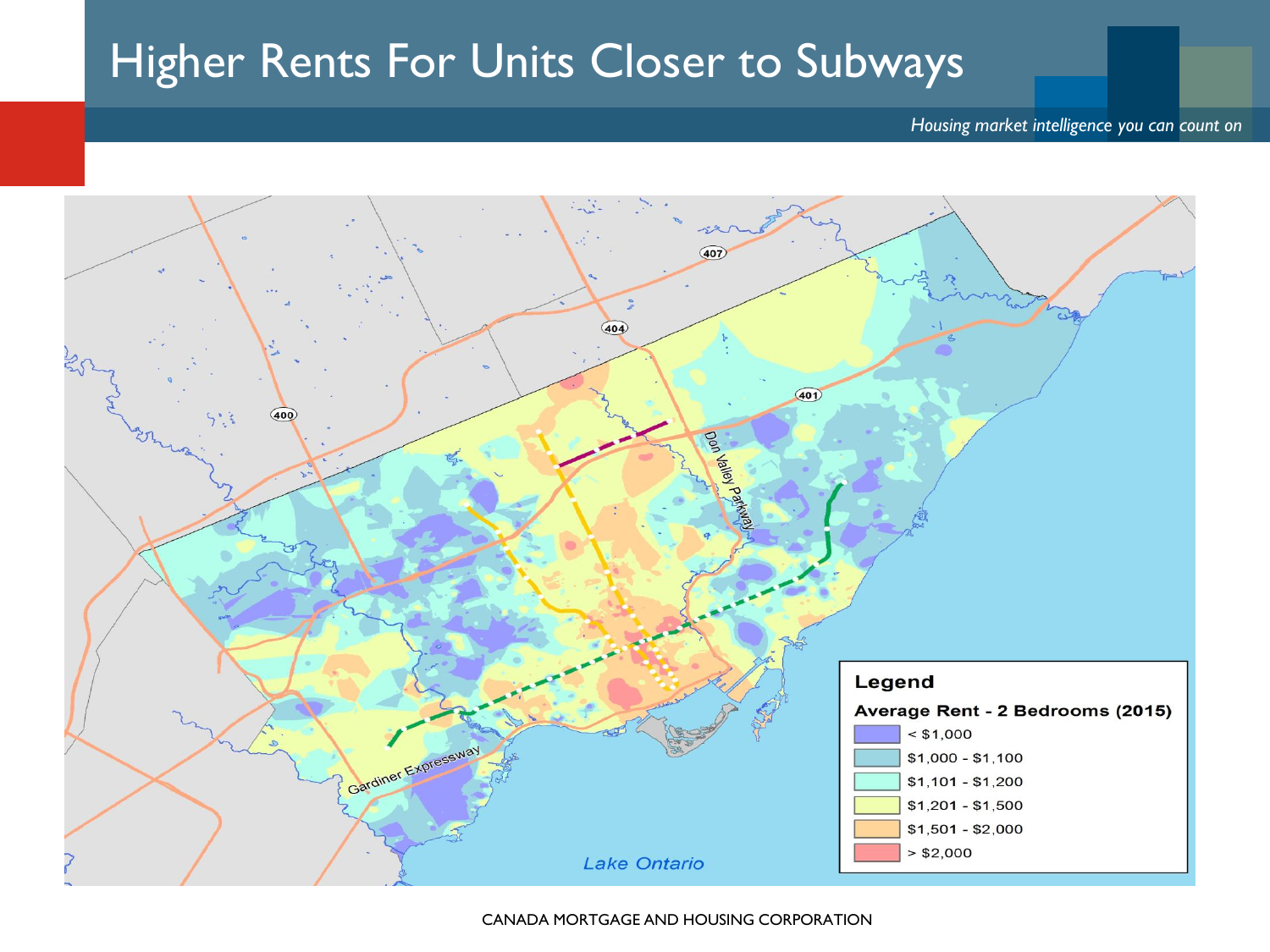#### Premium Depends on the Distance to the Subway

#### *Housing market intelligence you can count on*

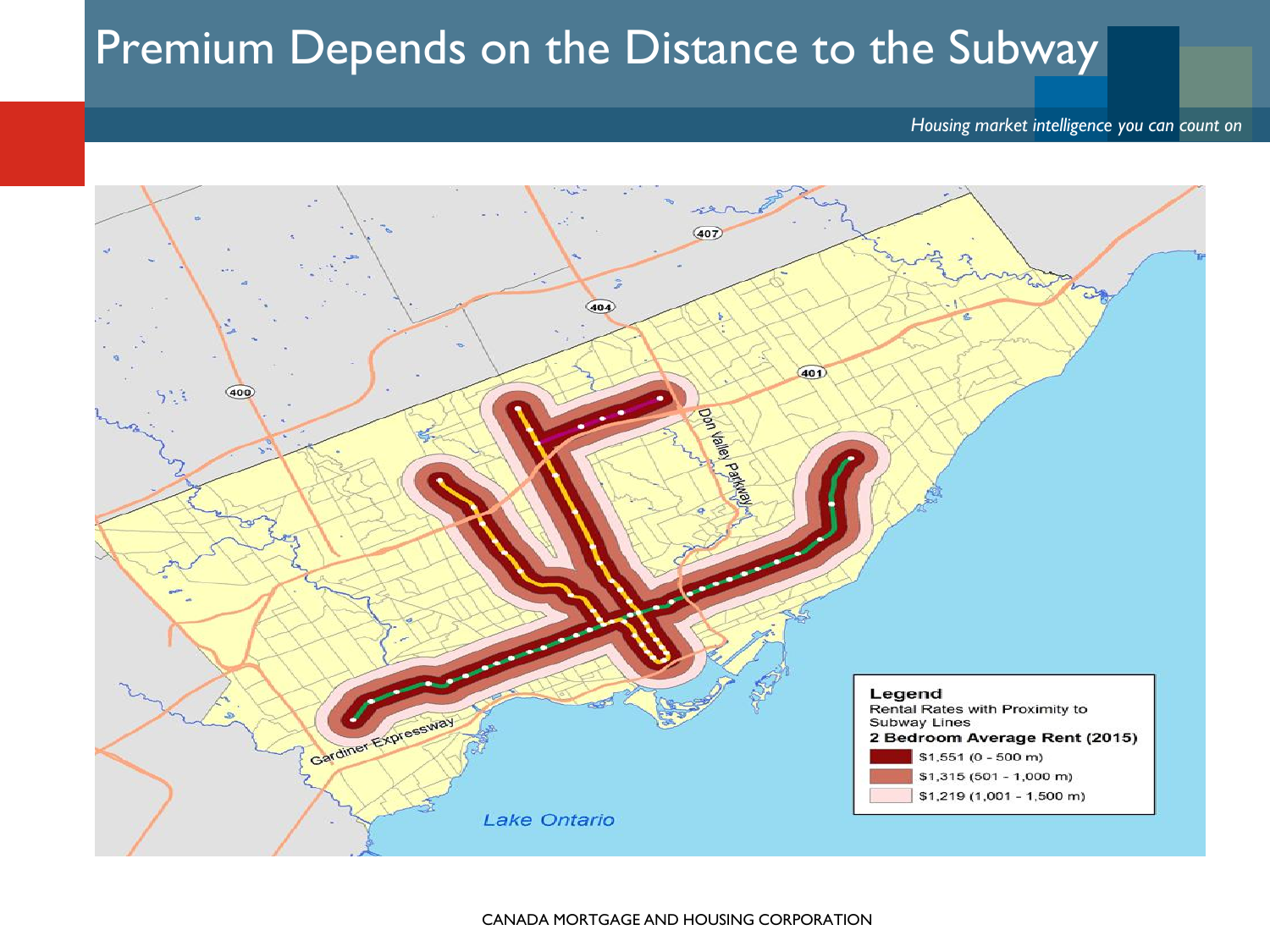### Rental Demand Driven Mainly by Millennials

*Housing market intelligence you can count on*

#### \* Millennials made up almost 30 per cent of the GTA population in 2015

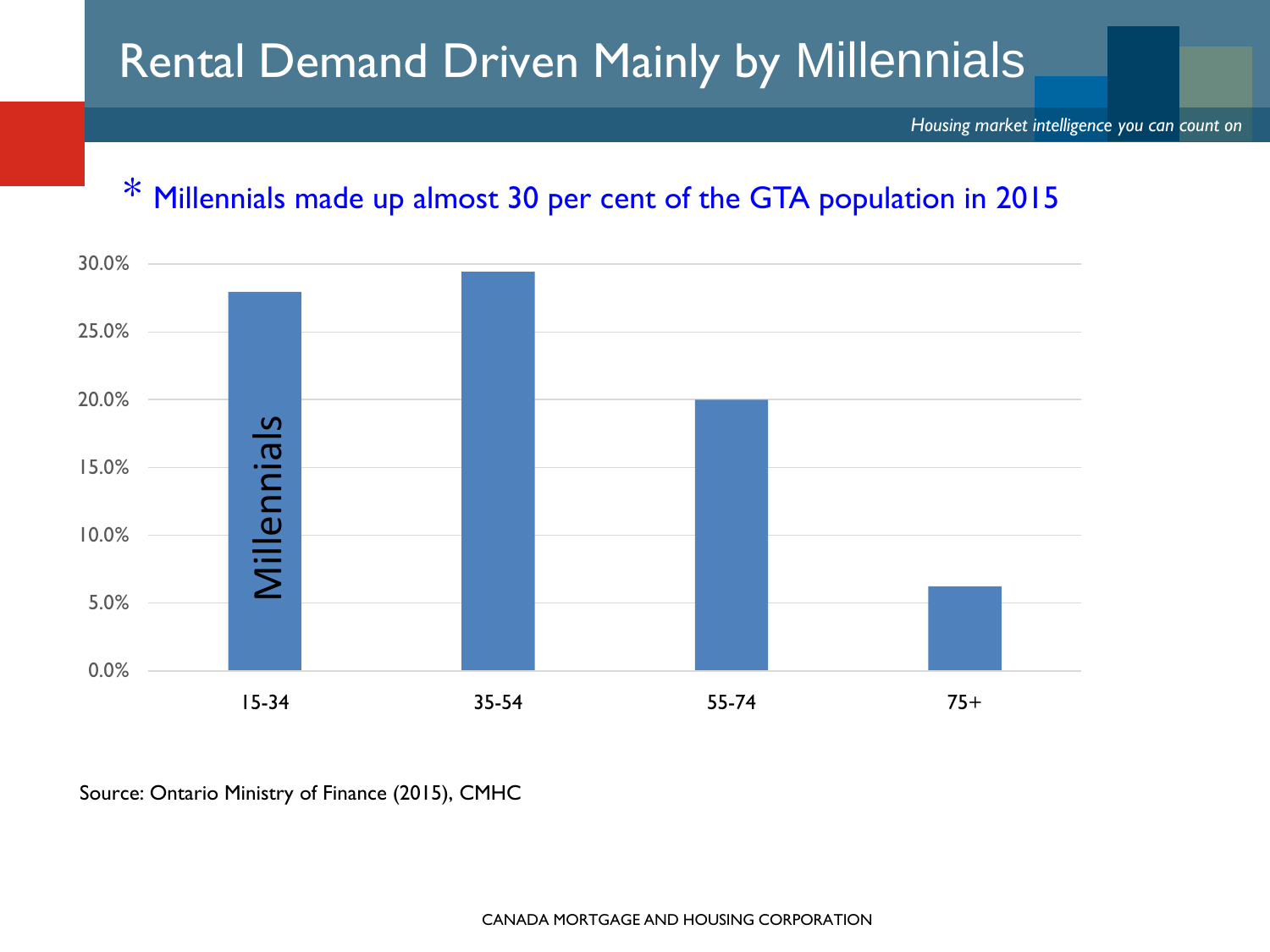### Lower Unemployment Rate Among Young Workers

*Housing market intelligence you can count on*



Source: Statistics Canada, CMHC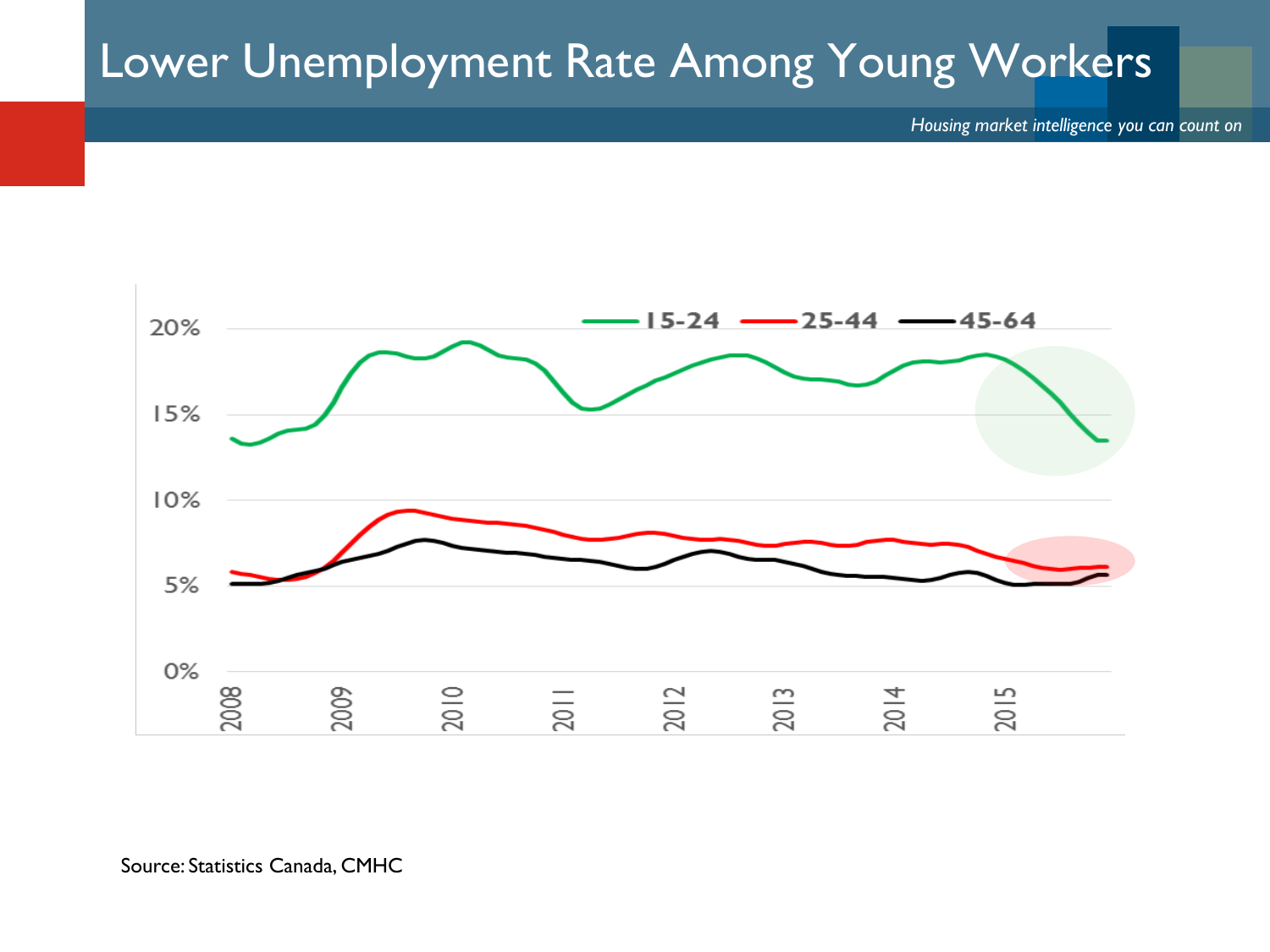## More Young People Are Renters in Toronto CMA

*Housing market intelligence you can count on*



Proportion of Renters

Source: Census 2011, CMHC Estimates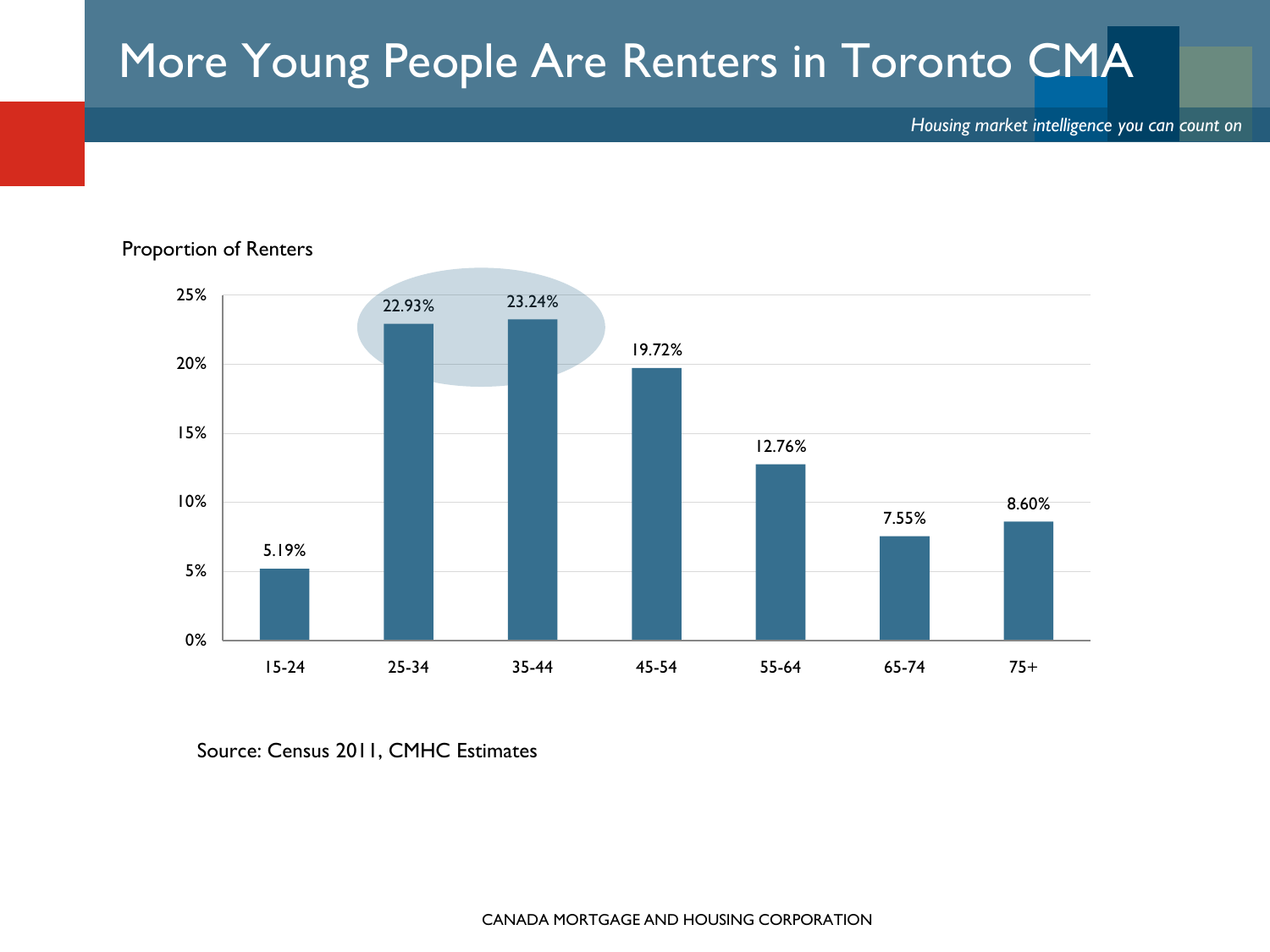#### Renters Delay Transition to Homeownership

*Housing market intelligence you can count on*



Source: CREA, Statistics Canada, CMHC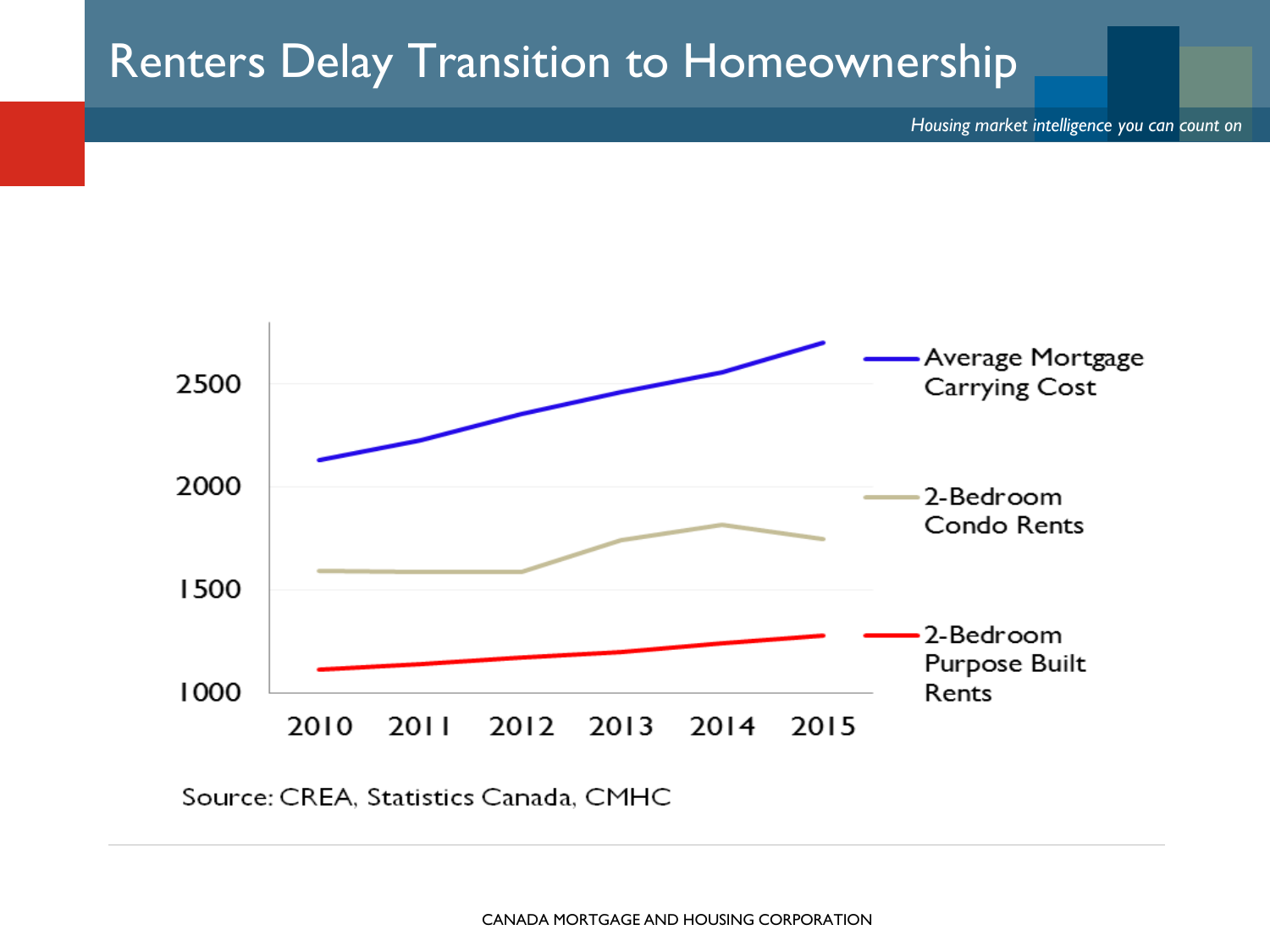### Long Term Millennial Population Growth to Slow

*Housing market intelligence you can count on*



#### Source: Ontario Ministry of Finance, CMHC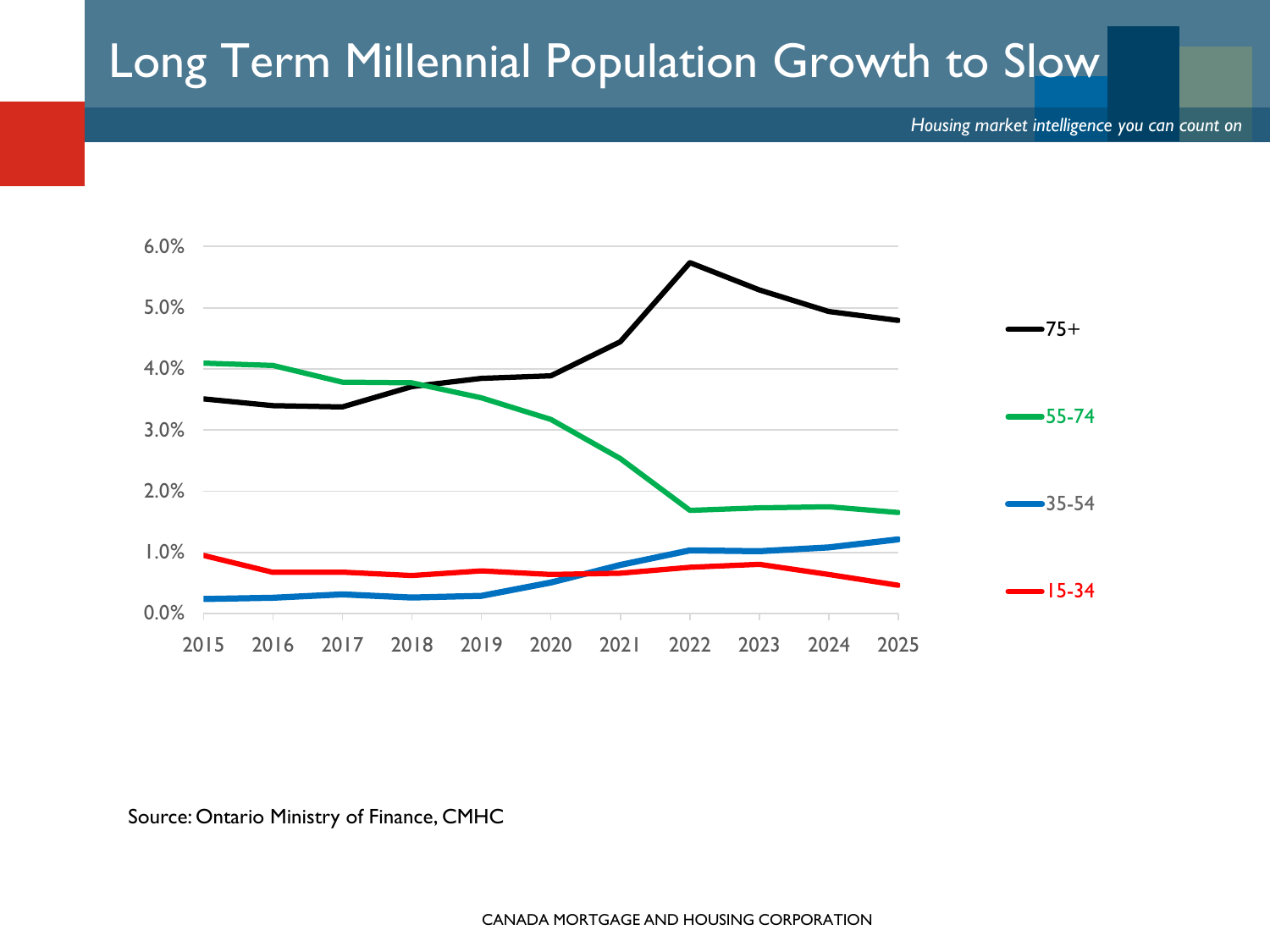### Net Migration into GTA will Improve

*Housing market intelligence you can count on*



#### Number of Migrants, Toronto CMA

Source: Statistics Canada, CMHC forecasts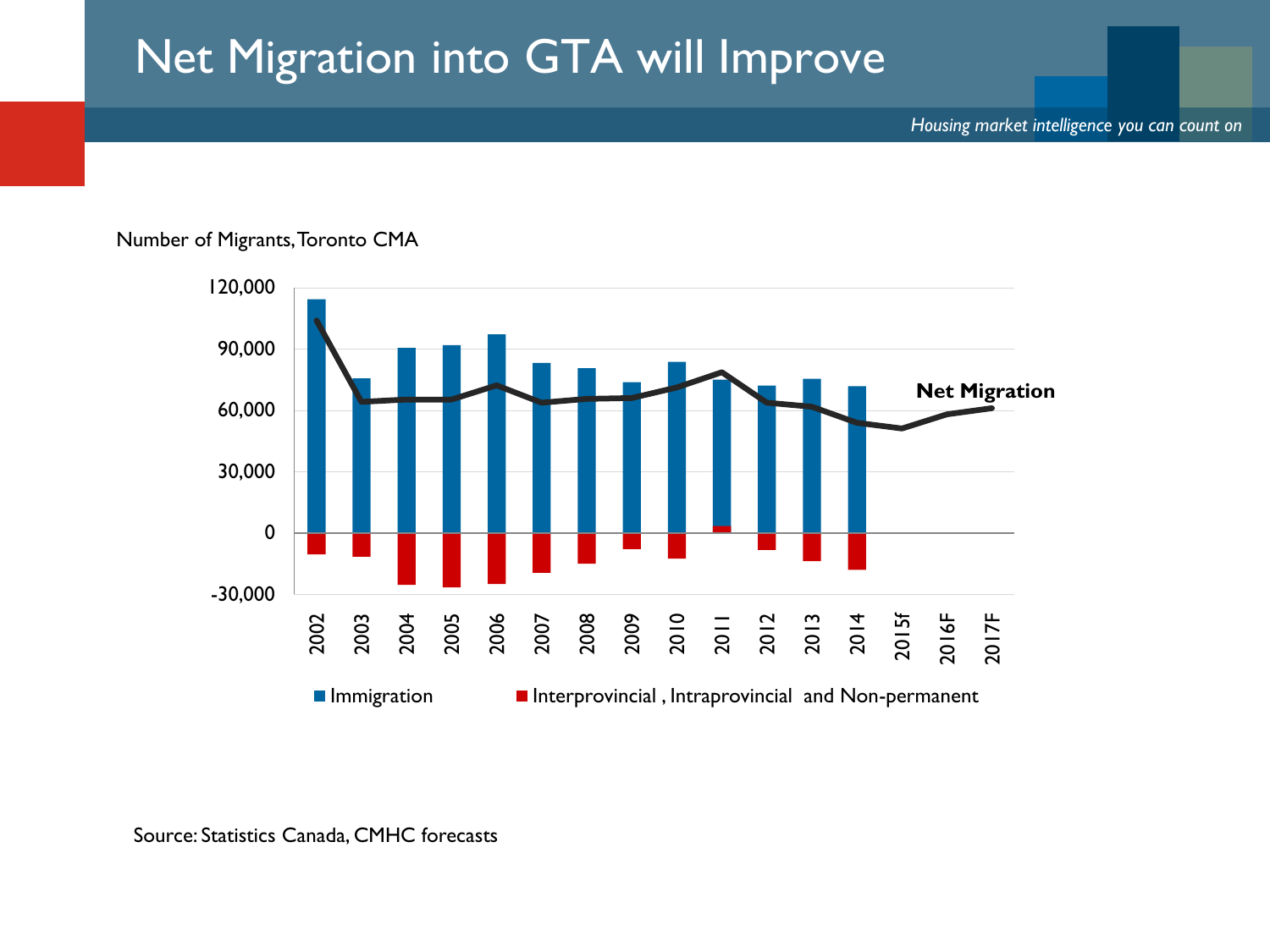#### More New Immigrant\* Households Rent in Toronto CMA

*Housing market intelligence you can count on*



Source: Statistics Canada (2011 National Household Survey) \*Immigrated between 2006-2011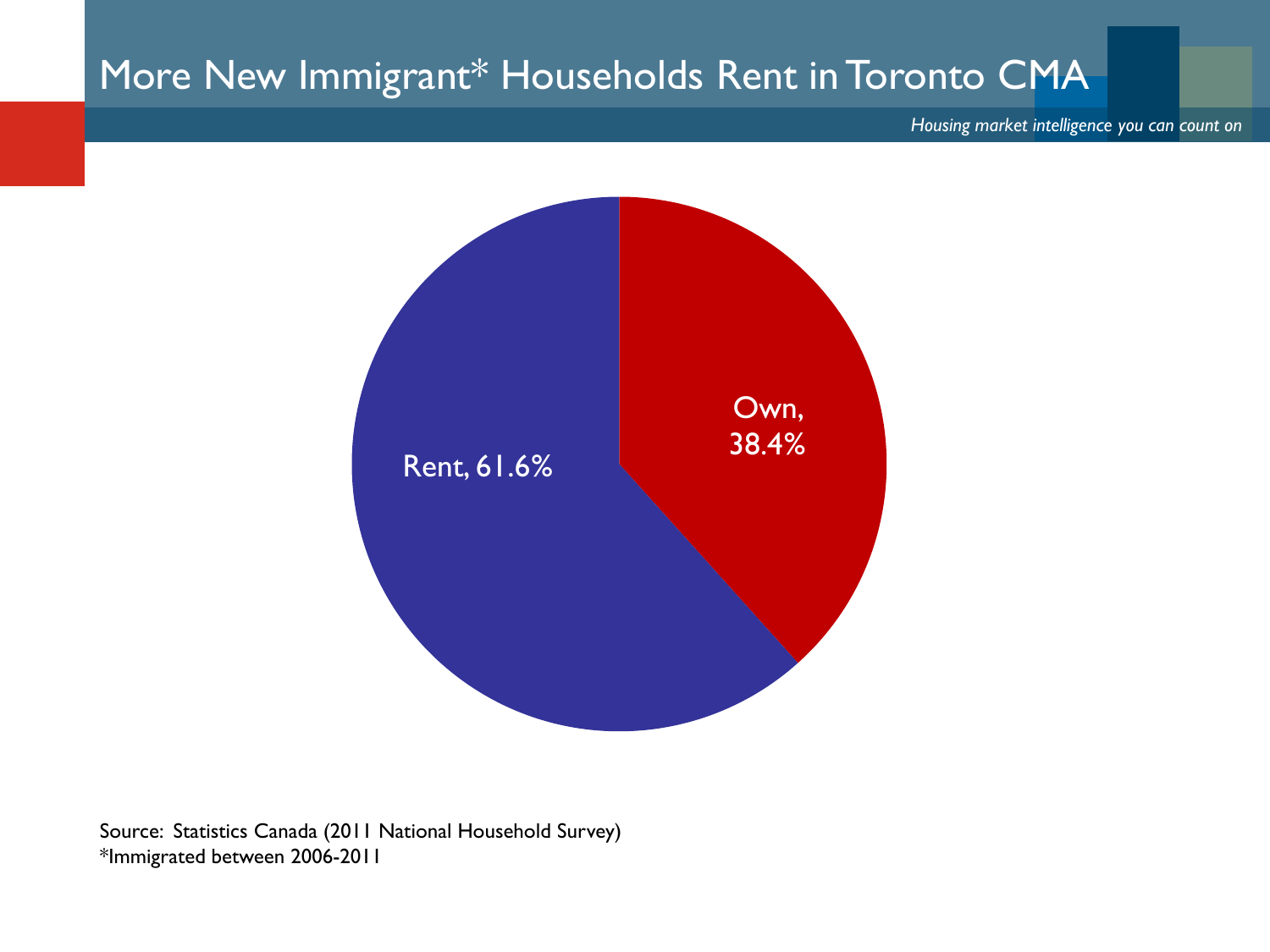### Declining Homeownership Rate Among Immigrants

*Housing market intelligence you can count on*



Source: Statistics Canada (2011 National Household Survey)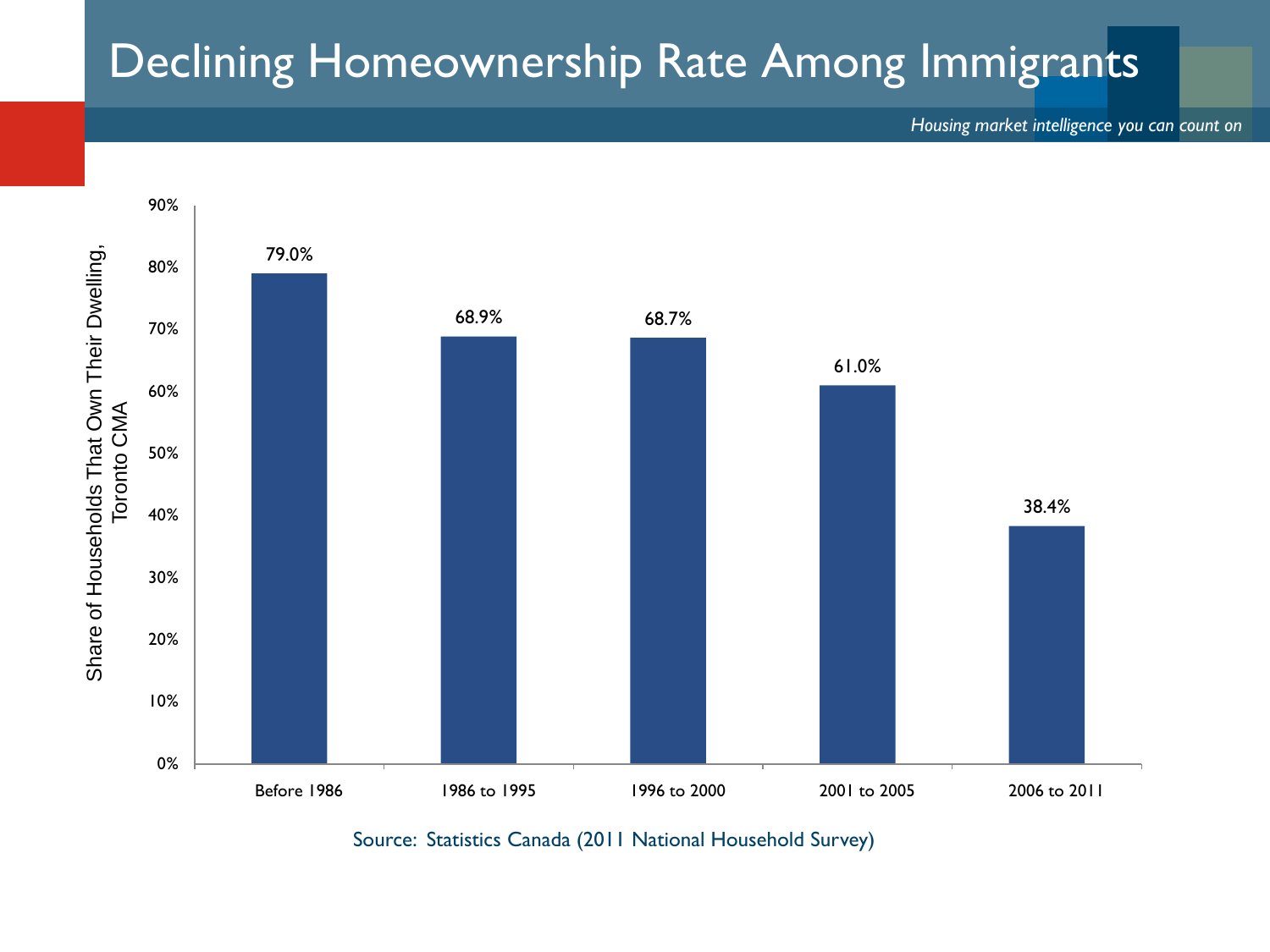## Purpose Built Rental Starts Increase, yet Lag Condo Starts

*Housing market intelligence you can count on*

#### Number of Starts

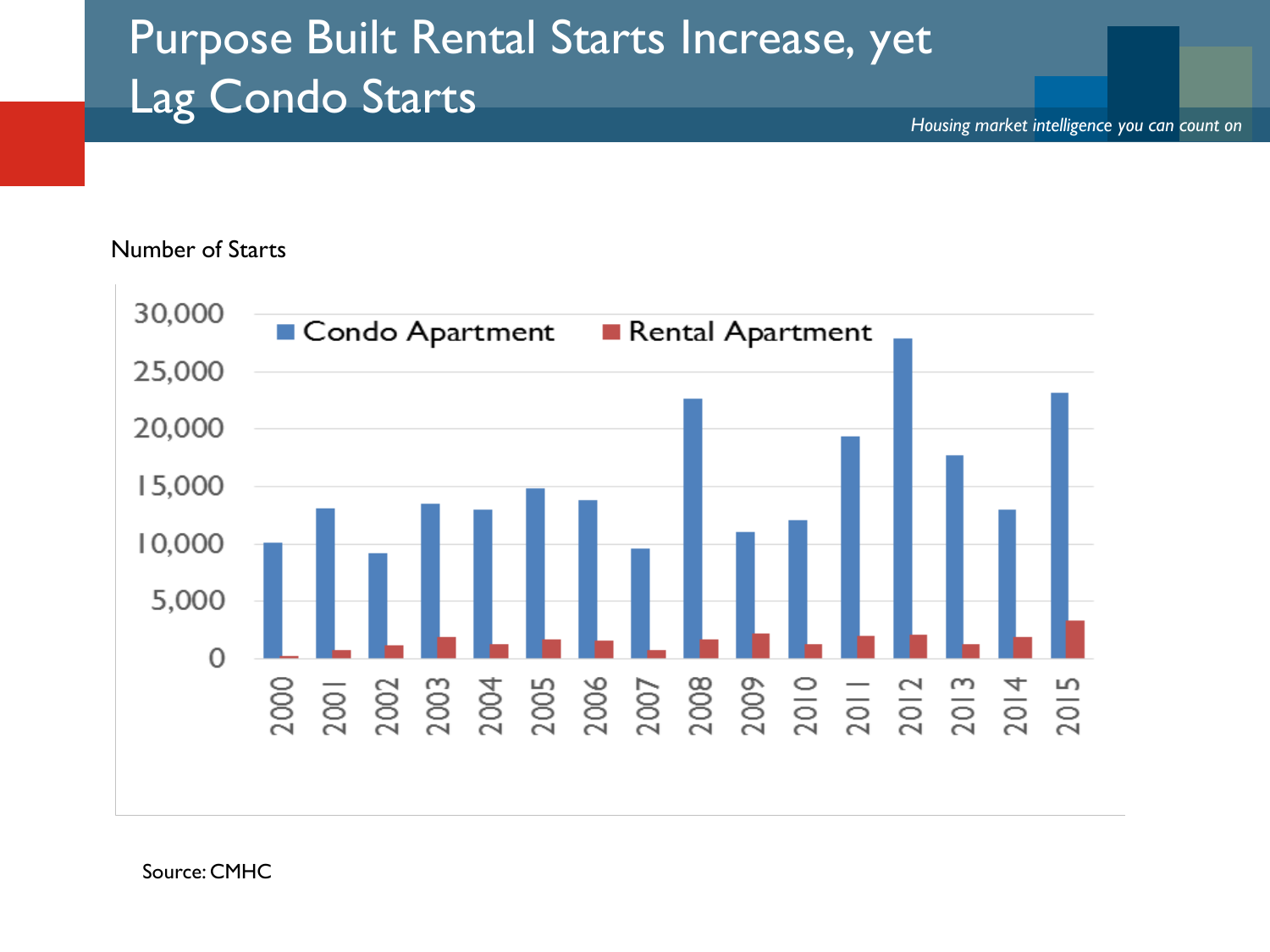#### Rental Condominium Apartment Stock Continues to Increase

*Housing market intelligence you can count on*



Source: CMHC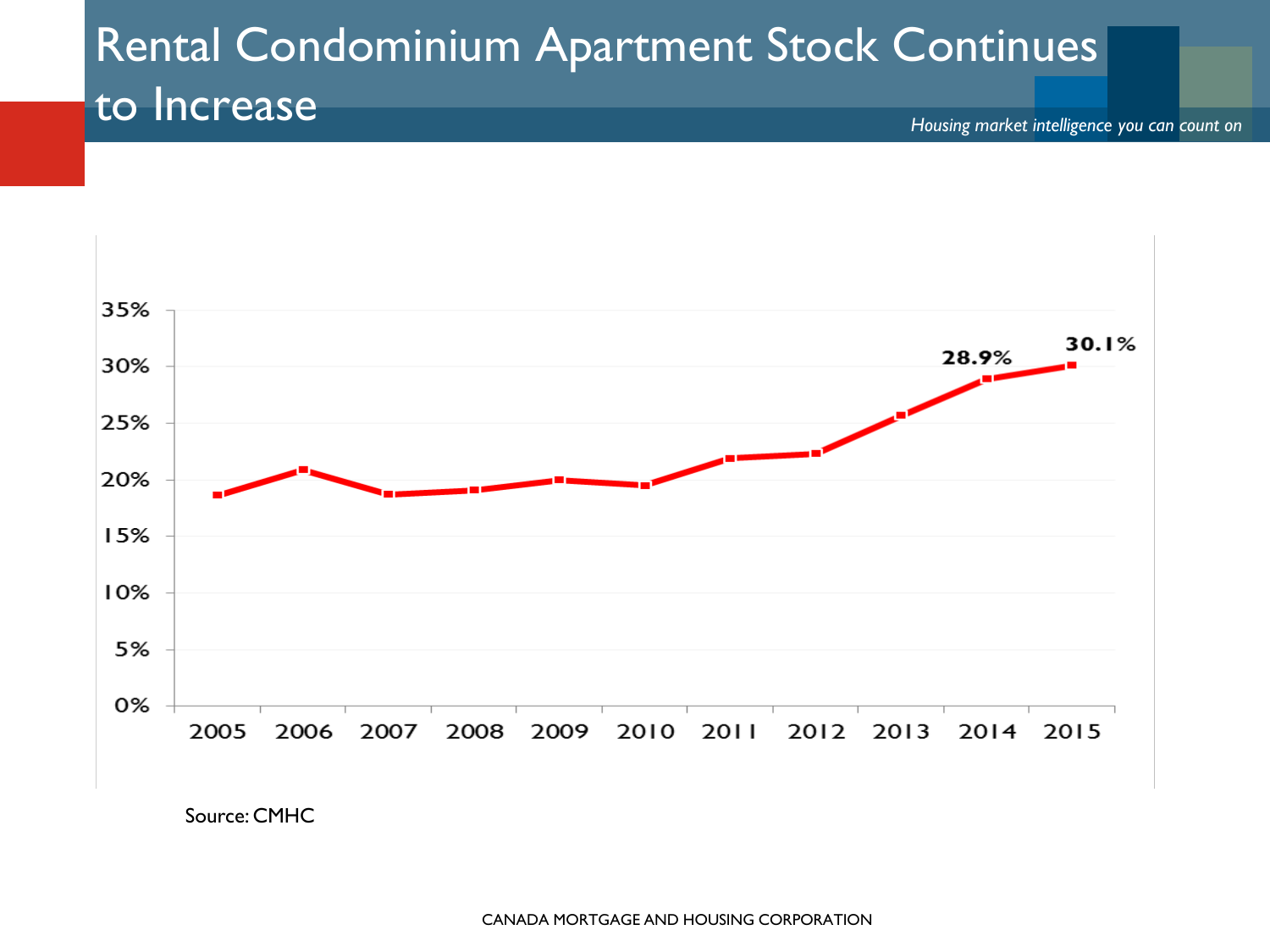## Rent Gap is Shrinking

*Housing market intelligence you can count on*

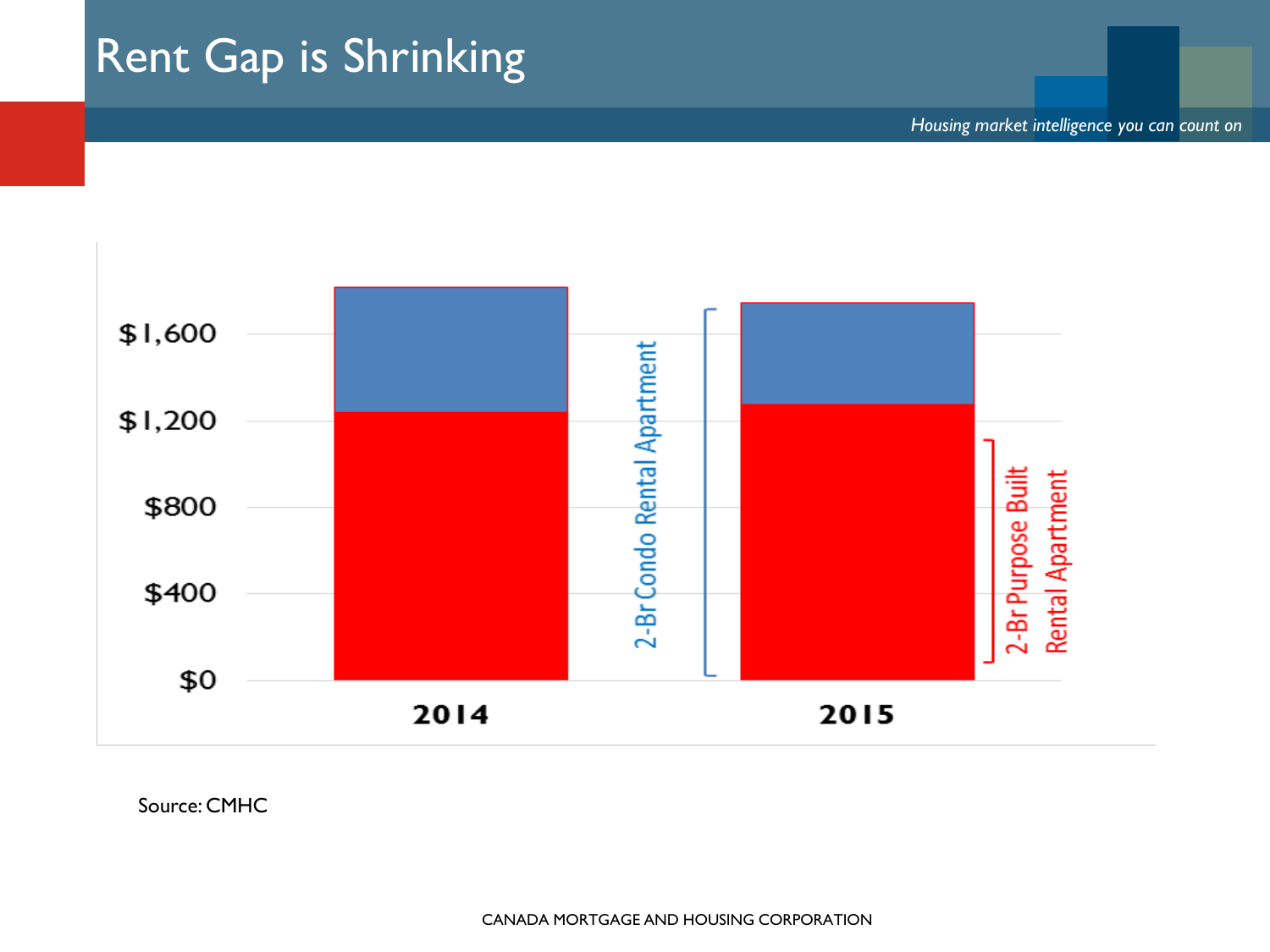### But Higher Rents in Newer Primary Rental Units

*Housing market intelligence you can count on*



Source: CMHC 2015 Rental Market Survey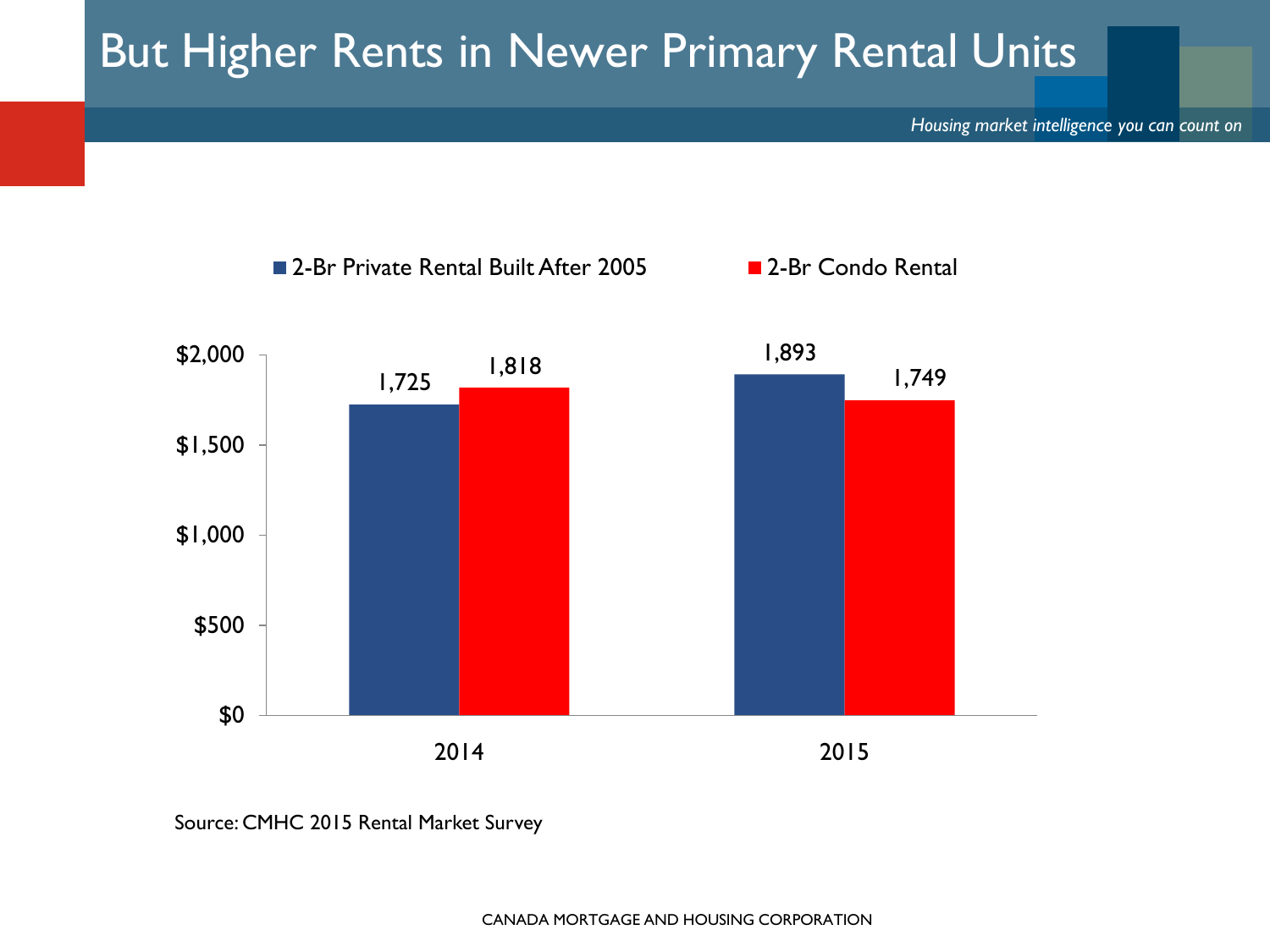# Most Condo Investors Bought to Rent

*Housing market intelligence you can count on*



Source: CMHC Condominium Owner Survey 2013 & 2014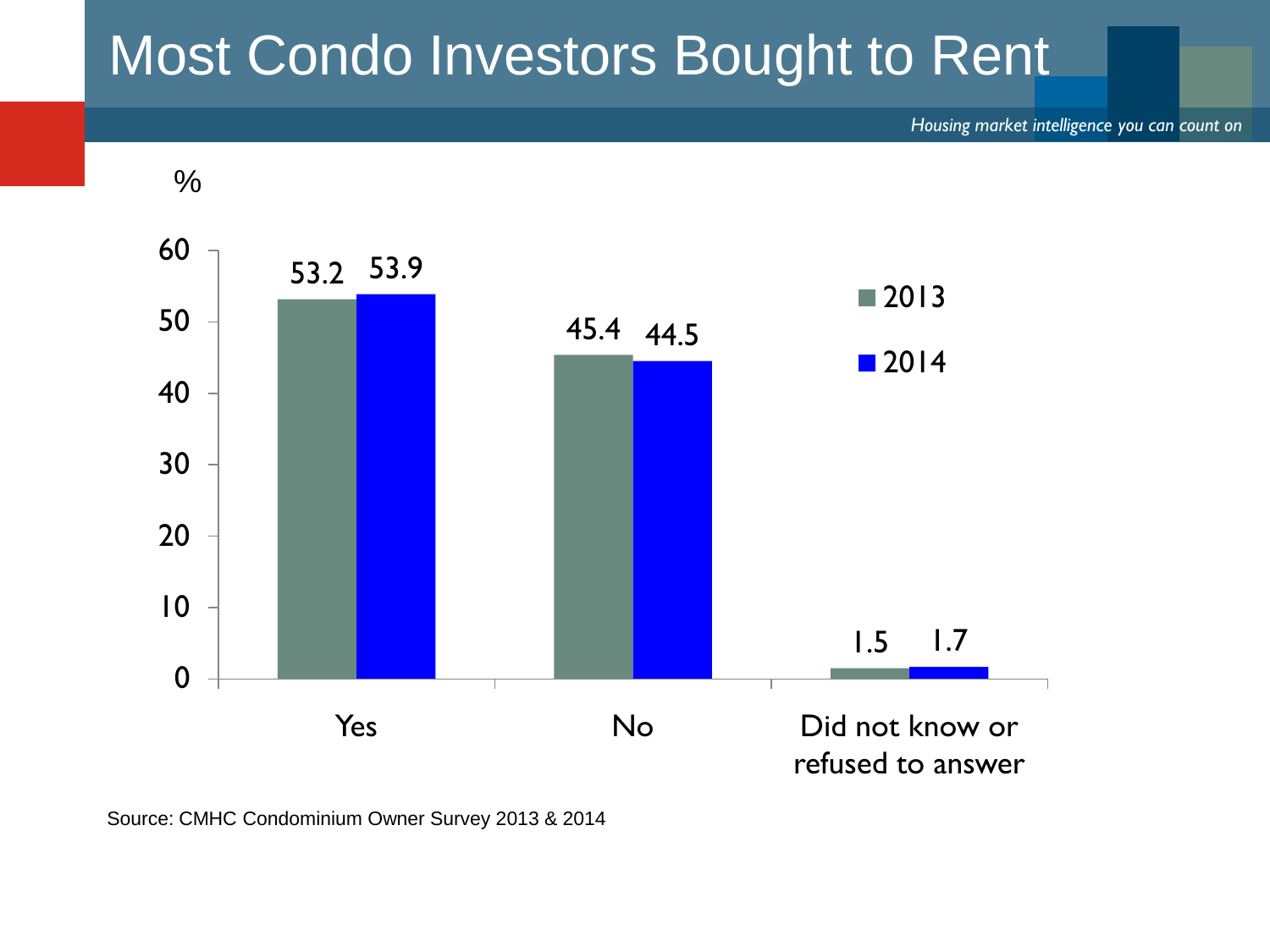### Slower Price Appreciation for New Condos

*Housing market intelligence you can count on*

Average New Price PSF , SA



Source: Urbanation Inc., CMHC seasonal adjustment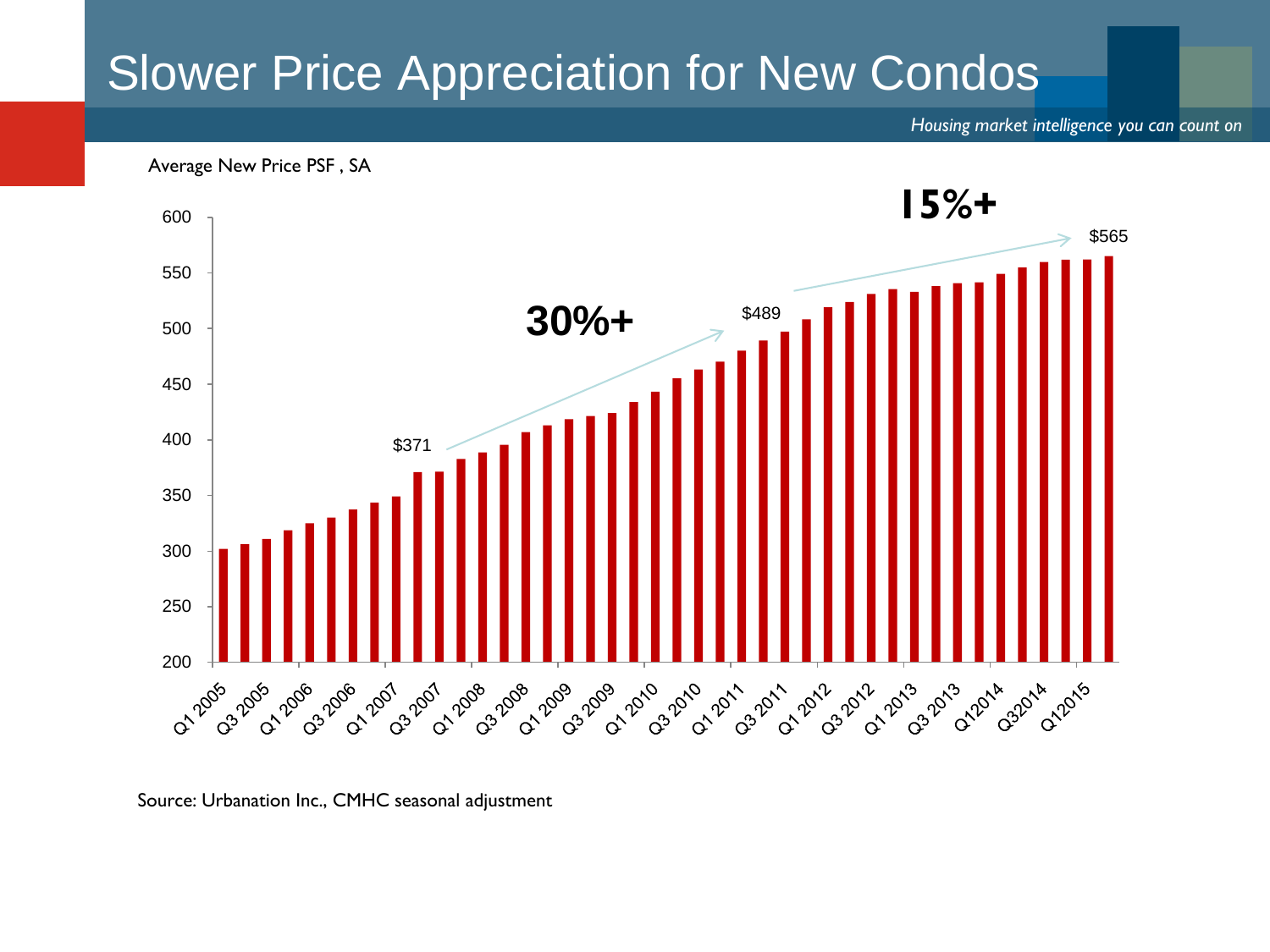### Non-Resident Owned Condos Increase in Downtown

*Housing market intelligence you can count on*



Source: CMHC